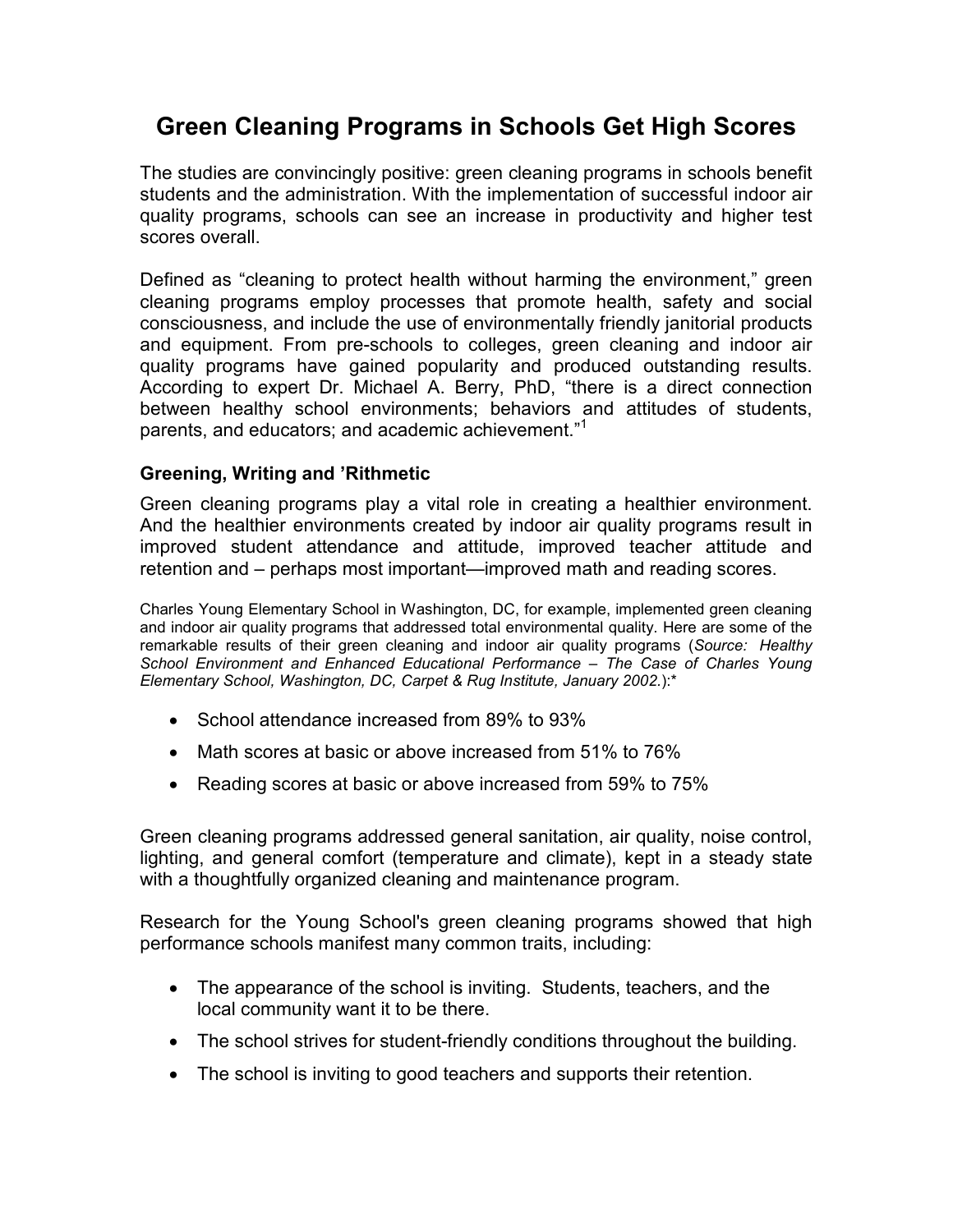- The school is designed to reduce stress. It is comfortable, has a consistent temperature, and manages noise.
- The school is clean and sanitary.
- The risk of an adverse health effect is very small.

### The report goes on to conclude:

The cleanliness of schools is also an important aspect of school environments. Clean schools not only lower the threat of the spread of illness, but also convey a caring message to the students and teachers. Cleaning and maintenance of schools is vitally important and is often underemphasized and underperformed. Students feel better going to clean classes and sitting in clean desks and surroundings. Sanitation in [elementary] schools is important because young children face unique health hazards, especially respiratory infections, asthma attacks, skin disease, and diarrhea outbreaks.

### Indoor Air Quality Programs = Cleaner Air = Better Health + Comfort

Indoor air quality programs can impact several of the traits listed above for high performance schools. Green cleaning programs focus on improving air quality because contaminants are typically at least two to five times worse indoors than outdoors.<sup>2</sup> In another school study, implementation of new indoor air quality programs, equipment and supplies had the following positive results: $3$ Ì

- Airborne dust inside the building decreased by 52%
- Volatile organic chemical (VOC) concentrations decreased by 49%
- Bacteria decreased by 40%
- Fungi colony-forming units deceased by 61%

Yet another study examined the health benefits of improved green cleaning programs at a school. Results attributed to cleaning practices and indoor air quality programs indicated that total illnesses were reduced by 24%, doctor visits by 34%, courses of antibiotics by 24%, and days absent by 46%. $4$ 

#### The ABCs of Green Cleaning Programs

Thorough green cleaning programs will take a holistic view of the school facility. Each aspect of "green" building operations and maintenance will be viewed in the context of goals and benefits the school expects to derive from green cleaning and indoor air quality programs they wish to implement.

#### Some basic principles of green cleaning programs include:

• Focus on entryways inside and out. Most pollutants enter the building on people's feet, so it's important to implement indoor air quality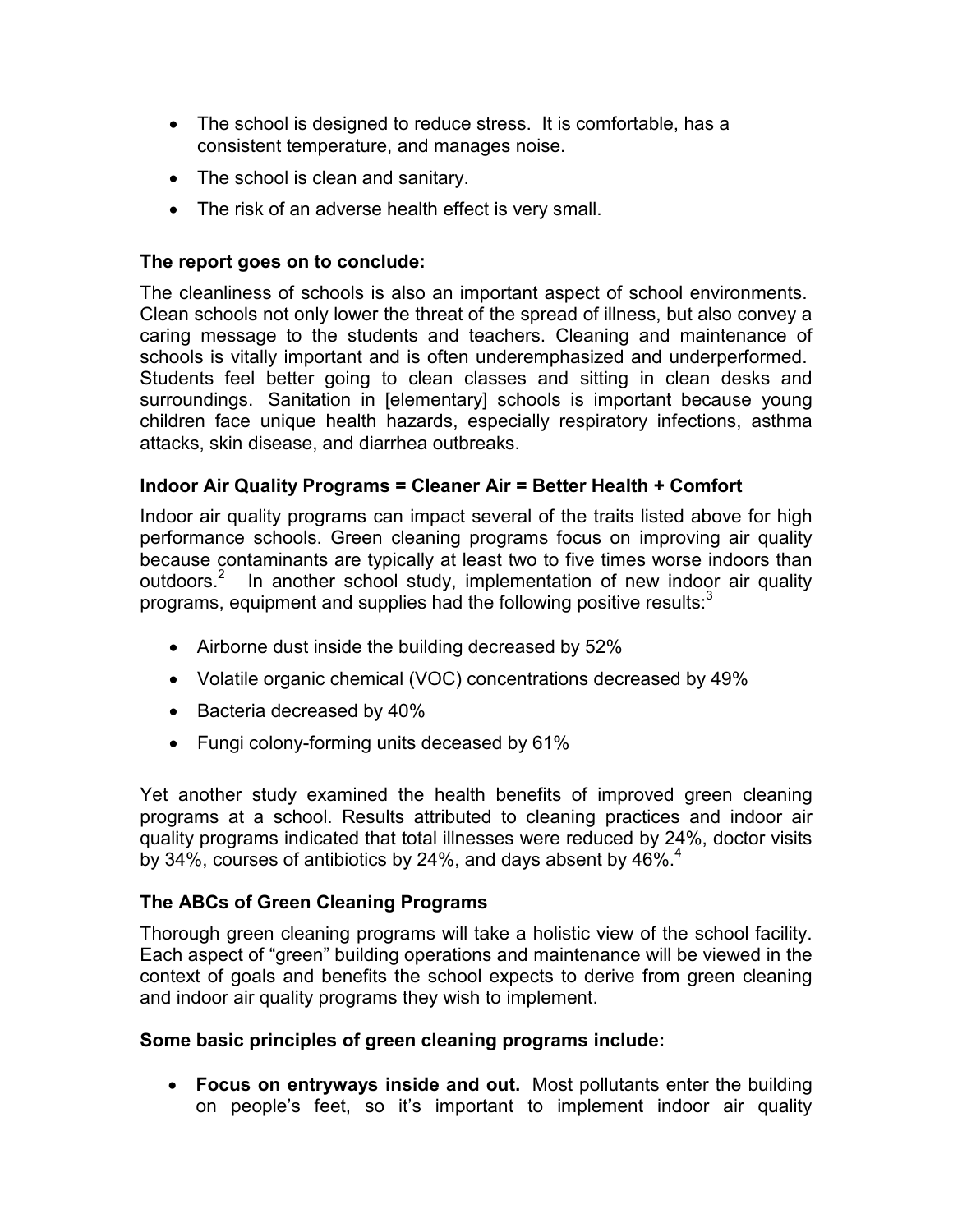programs, which will help to trap and remove dirt before it enters the building and to frequently clean the entrances and entryway mats.

- Minimize particles and chemicals in the air. Mechanically capturing dust and dirt, using course spray for chemicals, and applying the cleaner to the cloth rather than spraying the surface to be cleaned are all important aspects of indoor air quality programs.
- Use environmentally preferable cleaning chemicals along with chemical management systems for accurate product dilution.
- Ensure proper vacuuming, extraction, rinsing and drying. Carpets can be a host for moisture problems and mold growth. When implementing green cleaning programs, use Carpet & Rug Institute's Green Label approved vacuums. Empty vacuum bags frequently for more efficient operating.
- Focus on preventative measures and quick clean up of accidents. Therefore, fewer and milder chemicals can be used.
- Mechanically capture dirt and remove it rather than moving it around. Green cleaning programs should use products like microfiber dusting cloths and flat mops, for example, which can eliminate the need for chemicals.
- Focus on touch-points. These are door handles, bright work and other areas where people come in contact with the facility or its fixtures.
- Apply disinfectant in restrooms properly. Typical procedures for green cleaning programs will include ensuring the chemical has proper dwell time so that soil is thoroughly removed using less product.
- Promote safety and prevent cross-contamination. Safer products and proper use and storage of chemicals help green cleaning and indoor air quality programs create a safer environment. Color-coded tools ensure that pollutants don't get carried from one area (such as a restroom) to another.
- Use "green" paper products, such as recycled tissues and towels bleached without the use of chlorine.
- Implement an effective recycling program.
- Create a communication program so that building occupants understand they are part of the process. Proper spill notification, food clean-up and clutter reduction will help to ensure a healthy facility.

## The Learning Curve with Green Cleaning and Indoor Air Quality Programs

At Harvard, their University Operations' Services has successfully implemented green cleaning programs – proof that schools can do it themselves. However, many schools will find it more effective and more cost efficient to hire a janitorial